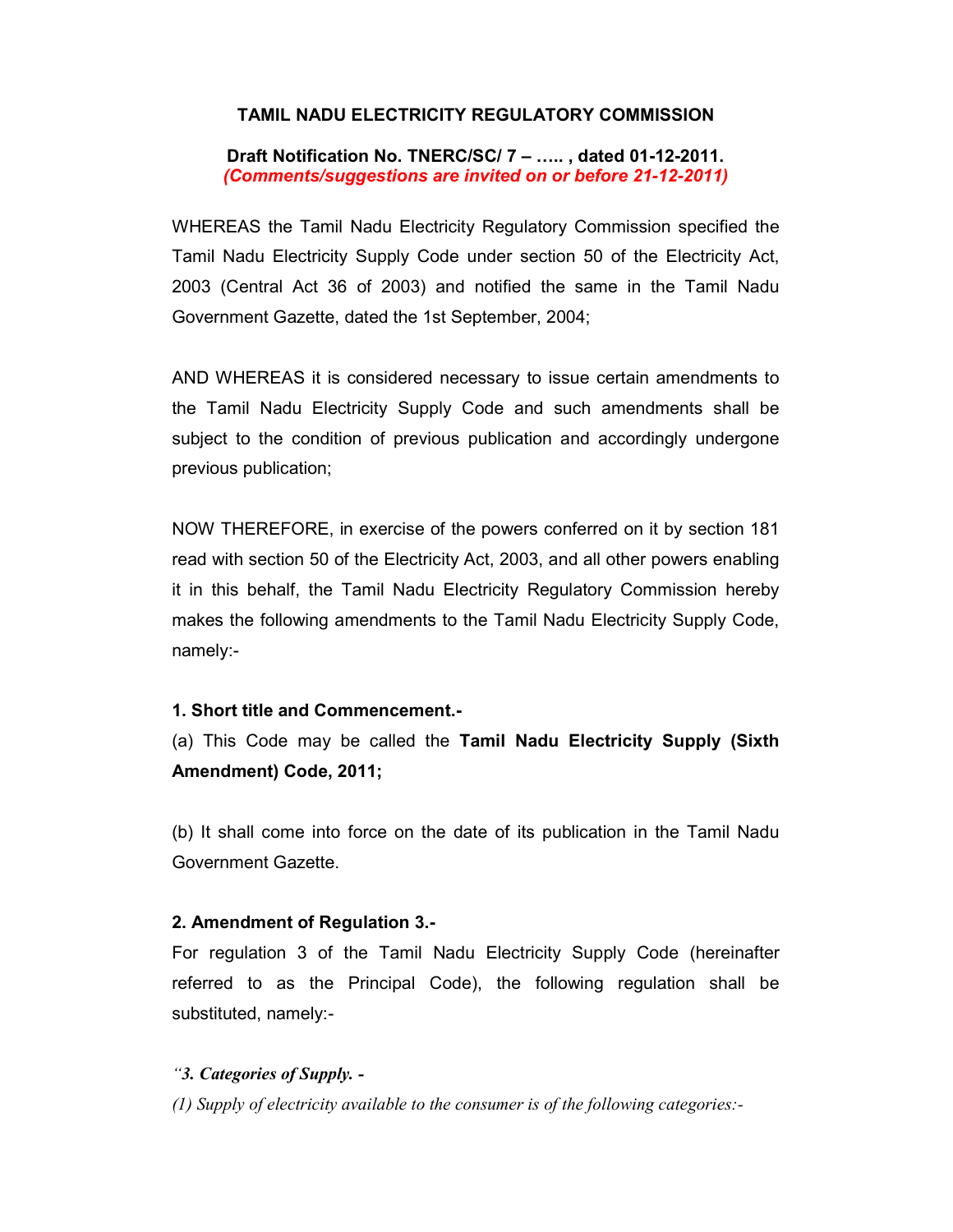- (a) Single-phase 2 wire 240 volts between phase and neutral for supply to a total connected load not exceeding 4000 watts (including power loads);
- (b) Three-phase 4 wire 415 volts between phases and 240 volts between phase and neutral for supply to a total connected load exceeding 4000 watts but not exceeding a demand of 112 KW;
- (c) The consumer may elect to avail supply under any one of the above categories where the connected load does not exceed 4000 watts;

**Explanation:** If the connected load or demand of a LT consumer exceeds 50 kW, the consumer shall be provided with LTCT metering.

- (d) Three-phase three wire supply at 11 kV or 22 kV depending on the voltage level existing in the area of supply shall be provided for a demand limit up to 3 MVA or 5 MVA as the case may be. However, the minimum demand shall be 63 kVA;
- (e) The consumer shall be provided supply at 33 kV for a demand exceeding 3 MVA and up to 10 MVA if the area of supply is fed through 11 kV system and if the area of supply is fed through 22  $kV$  system, supply at 33  $kV$  shall be provided for a demand exceeding 5 MVA and up to 10 MVA;
- (f) The consumer shall be provided supply at  $110 \, kV$  for a demand above 10 MVA and up to 50 MVA;
- (g) The consumer shall be provided supply at 230 kV for a demand above 50 MVA.

(2) If the consumer opts for higher levels of voltages for demands less than that specified, the consumer shall bear the extra expenses to be incurred by the licensee to provide supply at such higher voltages."

#### 3. Amendment of Regulation 5.-

In the principal Code, in regulation 5,

(1) in sub-regulation (2), -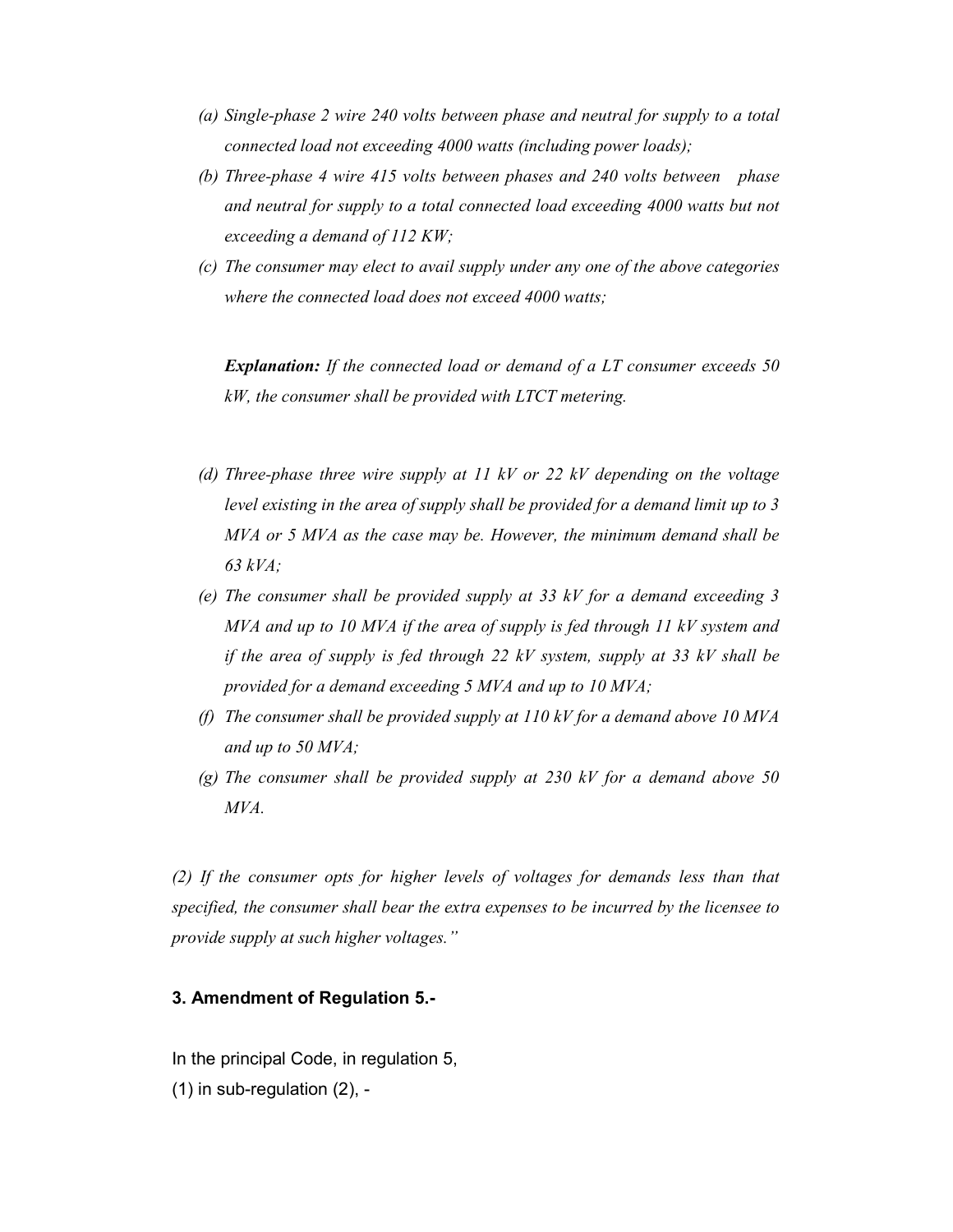(i) in clause (ii)(c), for item (II), the following item shall be substituted, namely:-

"(II) Where the recorded demand exceeds  $112KW$ , for every KW or part thereof in excess of sanctioned demand:-

- for the first two occurrences, at the rate of 1% of the charges for electricity supplied up to 112 kW;
- and 1.5% for every KW or part thereof over and above 112KW;
- and for the third occurrence, at the rate of 3% for every KW or part thereof over and above 112KW;
- and thereafter, that is, the fourth and subsequent occurrences at the rate of 10% for every KW or part thereof over and above 112KW.";

(ii) after clause (iv) and the entries relating thereto, the following clause and the entries shall be inserted, namely:-

" $(v)$  In all the above cases, the cost of any modifications in the metering system arose due to addition / reduction of loads may be dealt with in accordance with the provisions of the Act and Codes/Regulations made thereon.";

(2) in sub-regulation (5), in clause (ii), after item No. (c) and the entries relating thereto, the following item and the entries shall be inserted, namely:-

"(d) The security deposit in the above categories shall exclude incidental charges like operation and maintenance of lines/sub-stations of generators, charges for purchase of power from third parties, but shall be inclusive of all other charges specified by the Commission."

# 4. Amendment of Regulation 7.-

In regulation 7 of the Principal Code, after sub-regulation (3) and the entries relating thereto, the following sub-regulation and the entries shall be inserted, namely:-